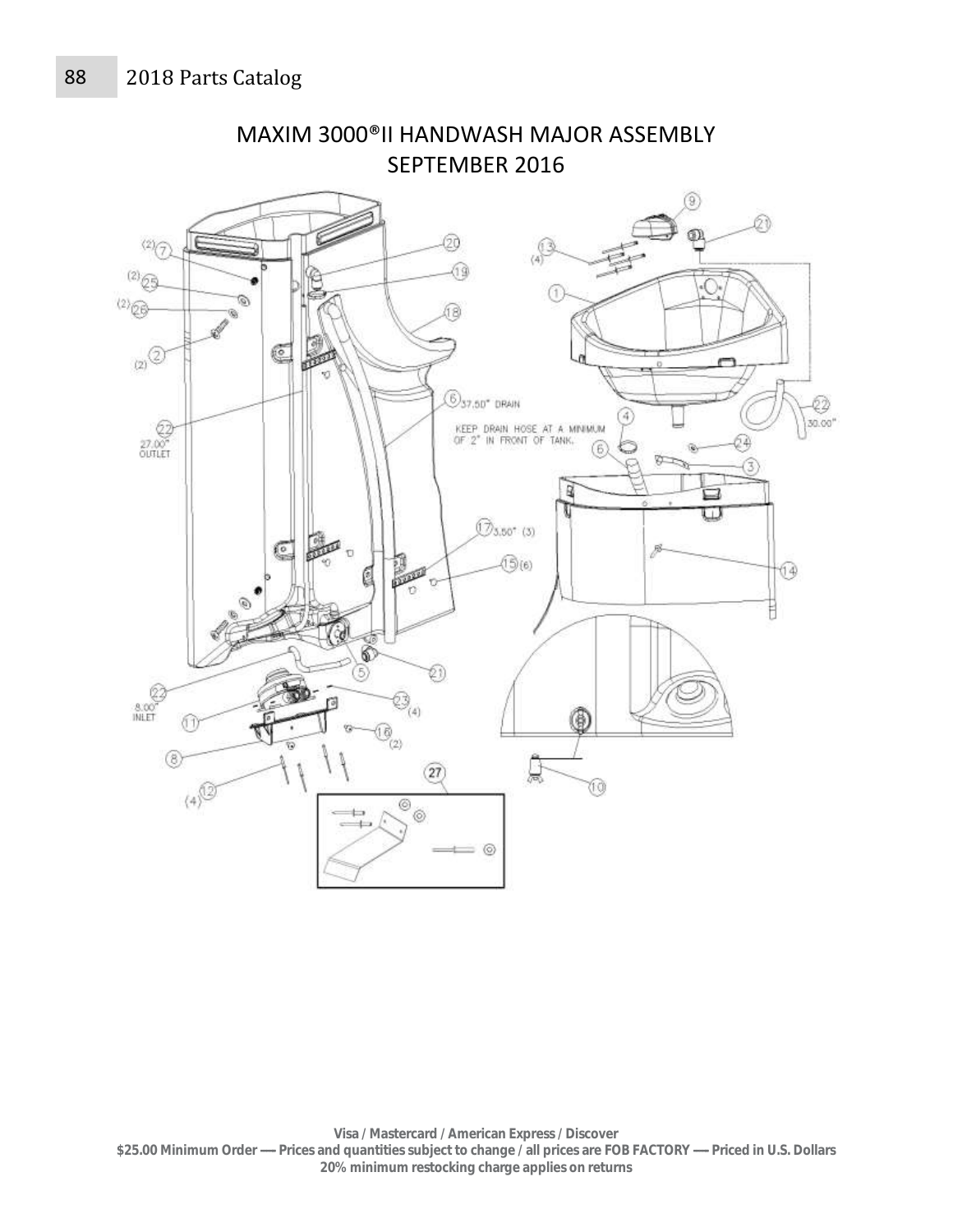### MAXIM 3000®II HAND WASH MAJOR ASSEMBLY

#### SEPTEMBER 2016

| <b>REV A</b>   |              | <b>QTY PER</b> |                                                        |                     |
|----------------|--------------|----------------|--------------------------------------------------------|---------------------|
| ITEM#          | <b>PART#</b> | <b>UNIT</b>    | <b>DESCRIPTION</b>                                     | <b>PRICE EACH</b>   |
|                | 22632        | 1              | HANDWASH- MX3 II W/SMALL BASIN                         | CALL                |
| $\mathbf{1}$   |              |                | BASIN- MX3 HANDWASH                                    | NOT SALEABLE        |
|                | 19098        | 1              | BASIN ASSY- HANDWASH MX3 RETRO                         |                     |
| $2^*$          | 16110        | $\overline{2}$ | BOLT-1/4-20 X 5/8 PN HD STNLS                          |                     |
| 3              | 18506        | 1              | <b>BUTTON- SPRING ARM HANDWASH</b>                     | <b>NOT SALEABLE</b> |
| $\overline{4}$ | 12588        | 1              | <b>CLAMP-WORMDRIVE #12</b>                             |                     |
| 5              | 16829        | 1              | FILTER-1/2 X 3-1/2 CYLINDER                            |                     |
| 6              | 16392        | 37.50"         | HOSE-3/4 LOW PRESSURE                                  |                     |
| $\overline{7}$ | 16303        | $\overline{2}$ | INSERT-1/4-20 STEEL ZINC COBL                          |                     |
| 8              | 16113        | 1              | MOUNT PLATE- SLIMMATE II PUMP                          |                     |
| $9\,$          | 17079        | 1              | NOZZLE- HOODED GREY                                    |                     |
| 10             | 20576        | 1              | PLUG-3/4 EXPANDING W/TETHER                            |                     |
| 11             | 16305        | 1              | PUMP- BABY FOOT 3/8 HOSE INS                           |                     |
| $12*$          | 15144        | 4              | RIVET-#410 ALUM                                        |                     |
| $13*$          | 14427        | $\overline{4}$ | RIVET-#66 LSH W/LOCK MANDREL                           |                     |
| $14*$          | 11027        | 1              | RIVET-#66 ALUM                                         |                     |
| $15*$          | 16804        | 6              | RIVET- PINE TREE 1/4 X 9/16                            |                     |
| $16*$          | 16393        | $\overline{2}$ | SCREW-#10 X 1/2 HI-LO PHPN                             |                     |
| 17             | 16873        | 10.50"         | STRAPPING-5/8 PERFORATED                               |                     |
| 18             | 16837        | 1              | TANK-MAX3000 HANDWASH                                  |                     |
| 19             | 11261        | 1              | TIE-WIRE 6in                                           |                     |
| 20             | 16656        | 1              | TS FITTING-90DEG 3/8 HOSxHOS                           |                     |
| 21             | 16301        | $\overline{2}$ | TS FITTING- 90DEG 3/8 HOSxNPTF                         |                     |
| 22             | 16304        | 65"            | TS HOSE- 3/8 OD TUBING                                 |                     |
| $23*$          | 11384        | $\overline{4}$ | WASHER-1/8 RIVET STNLS                                 |                     |
| $24*$          | 11315        | 1              | WASHER-3/16 RIVET STNLS                                |                     |
| $25*$          | 12382        | $\overline{2}$ | <b>WASHER- 1/4 FLAT STNLS</b>                          |                     |
| $26*$          | 15340        | $\overline{2}$ | WASHER- 1/4 STAR STNLS                                 |                     |
| 27             | 22361        | 1              | HDWE KIT- MX3 II HDWSH/SMALL                           |                     |
|                | 20508        | 1              | <b>BOOT - BABY FOOT PUMP (BLACK)</b>                   |                     |
|                | 17085        | 1              | <b>INSTRUCTIONS- MAX3000 HANDWASH (NOT SHOWN)</b>      |                     |
|                | 22361        | 1              | HDWE KIT- MX3 II HDWSH/SMALL (NEED FOR NEW MIXIM UNIT) |                     |

\* ONLY SOLD IN MULTIPLES OF100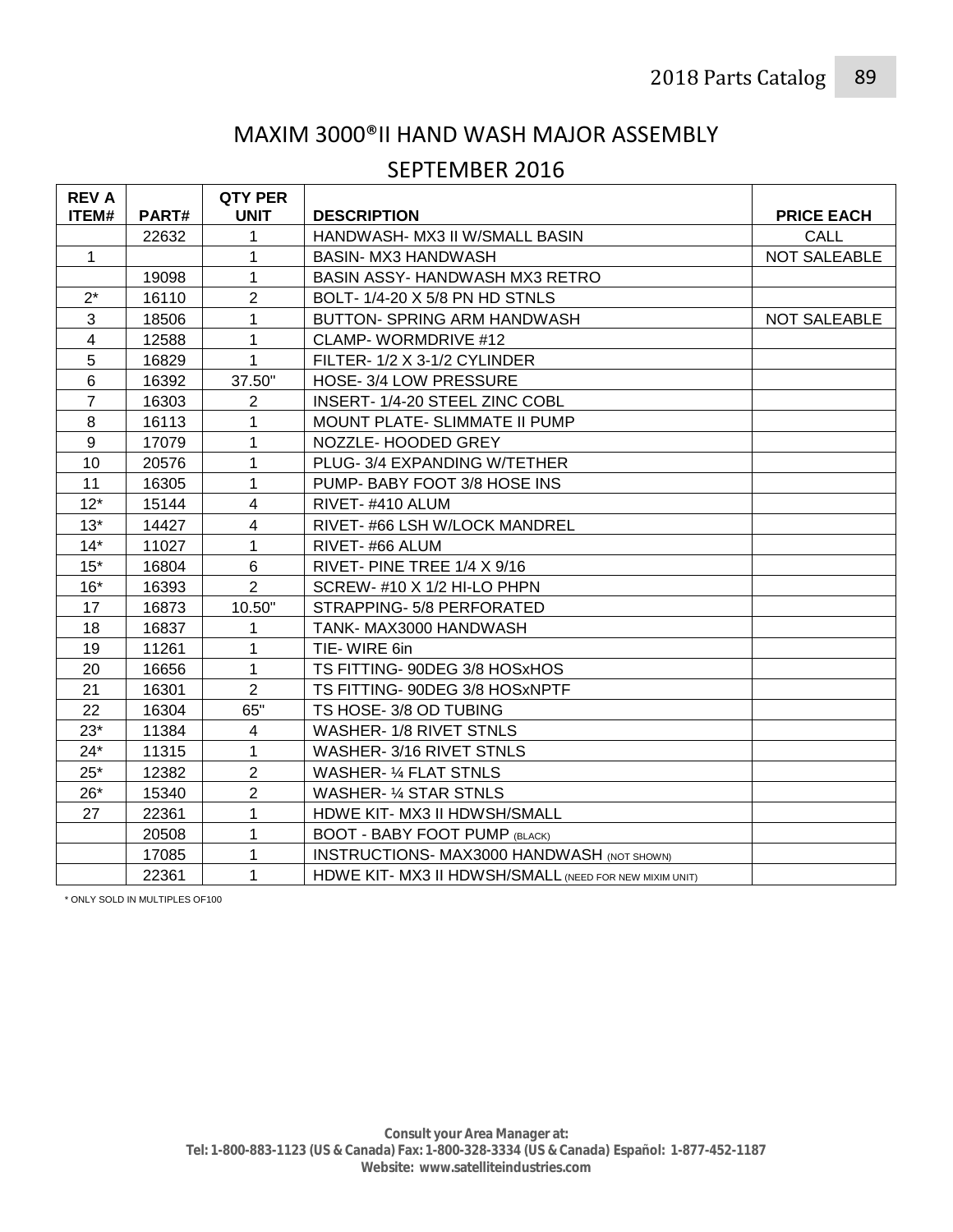MAXIM 3000®II HAND WASH FOREARM MAJOR ASSEMBLY

Released September 2016



**Visa / Mastercard / American Express / Discover \$25.00 Minimum Order ----- Prices and quantities subject to change / all prices are FOB FACTORY ----- Priced in U.S. Dollars 20% minimum restocking charge applies on returns**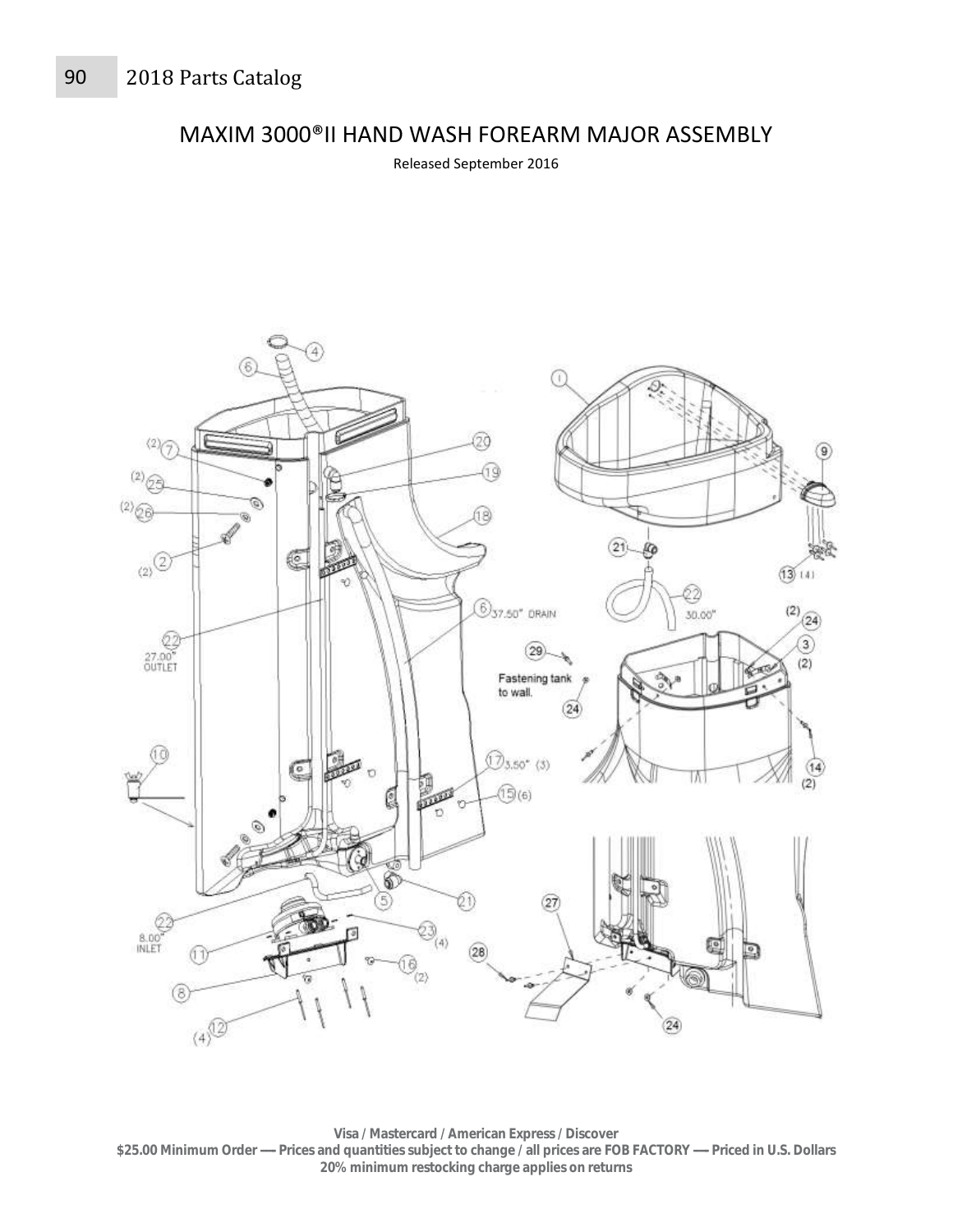## MAXIM 3000®II HAND WASH FOREARM MAJOR ASSEMBLY

| <b>REV A</b><br>ITEM# | PART# | QTY PER<br><b>UNIT</b>  | <b>DESCRIPTION</b>                                | <b>PRICE EACH</b>   |
|-----------------------|-------|-------------------------|---------------------------------------------------|---------------------|
|                       | 22300 | 1                       | HANDWASH- MX3 II W/SMALL BASIN                    | CALL                |
| $\mathbf{1}$          |       | 1                       | <b>BASIN- MX3 HANDWASH</b>                        | <b>NOT SALEABLE</b> |
|                       | 22288 | $\mathbf{1}$            | <b>BASIN ASSY- HANDWASH MX3 RETRO</b>             | <b>NOT SALEABLE</b> |
| $2^*$                 | 16110 | $\overline{2}$          | BOLT-1/4-20 X 5/8 PN HD STNLS                     |                     |
| 3                     | 22287 | $\overline{2}$          | BUTTON-5/8 SPRING ARM HANDWASH                    | NOT SALEABLE        |
| $\overline{4}$        | 12588 | $\mathbf{1}$            | <b>CLAMP-WORMDRIVE #12</b>                        |                     |
| 5                     | 16829 | $\mathbf{1}$            | FILTER-1/2 X 3-1/2 CYLINDER                       |                     |
| 6                     | 16392 | 37.50"                  | HOSE-3/4 LOW PRESSURE                             |                     |
| $\overline{7}$        | 16303 | $\overline{2}$          | INSERT-1/4-20 STEEL ZINC COBL                     |                     |
| 8                     | 16113 | 1                       | MOUNT PLATE- SLIMMATE II PUMP                     |                     |
| 9                     | 17079 | $\mathbf{1}$            | NOZZLE- HOODED GREY                               |                     |
| 10                    | 20576 | 1                       | PLUG-3/4 EXPANDING W/TETHER                       |                     |
| 11                    | 16305 | 1                       | PUMP- BABY FOOT 3/8 HOSE INS                      |                     |
| $12*$                 | 15144 | $\overline{4}$          | RIVET-#410 ALUM                                   |                     |
| $13*$                 | 14427 | $\overline{\mathbf{4}}$ | RIVET-#66 LSH W/LOCK MANDREL                      |                     |
| $14*$                 | 11027 | $\overline{2}$          | RIVET-#66 ALUM                                    |                     |
| $15*$                 | 16804 | 6                       | RIVET- PINE TREE 1/4 X 9/16                       |                     |
| $16*$                 | 16393 | $\overline{2}$          | SCREW-#10 X 1/2 HI-LO PHPN                        |                     |
| 17                    | 16873 | 10.50"                  | STRAPPING- 5/8 PERFORATED                         |                     |
| 18                    | 16837 | 1                       | TANK-MAX3000 HANDWASH                             |                     |
|                       | 21728 | $\mathbf{1}$            | TANK ASSY- MX3 HANDWASH DGRY                      | NOT SALEABLE        |
| 19                    | 11261 | $\mathbf{1}$            | TIE-WIRE 6in                                      |                     |
| 20                    | 16656 | $\mathbf{1}$            | TS FITTING- 90DEG 3/8 HOSxHOS                     |                     |
| 21                    | 16301 | $\overline{2}$          | TS FITTING-90DEG 3/8 HOSxNPTF                     |                     |
| 22                    | 16304 | 65"                     | TS HOSE-3/8 OD TUBING                             |                     |
| $23*$                 | 11384 | 4                       | WASHER-1/8 RIVET STNLS                            |                     |
| $24*$                 | 11315 | 5                       | WASHER-3/16 RIVET STNLS                           |                     |
| $25*$                 | 12382 | $\overline{2}$          | <b>WASHER- 1/4 FLAT STNLS</b>                     |                     |
| $26*$                 | 15340 | $\overline{2}$          | <b>WASHER- 1/4 STAR STNLS</b>                     |                     |
| 27                    | 22469 | $\mathbf{1}$            | BRACKET- MX3 II HANDWASH MOUNT                    |                     |
| 28                    | 12393 | $\overline{2}$          | RIVET-#64 AAP POP                                 |                     |
| 29                    | 10812 | $\mathbf 1$             | RIVET-#612 ALUM                                   |                     |
|                       | 20508 | $\mathbf{1}$            | <b>BOOT - BABY FOOT PUMP (BLACK)</b>              |                     |
|                       | 17085 | 1                       | <b>INSTRUCTIONS- MAX3000 HANDWASH (NOT SHOWN)</b> |                     |

Released September 2016

\* ONLY SOLD IN MULTIPLES OF100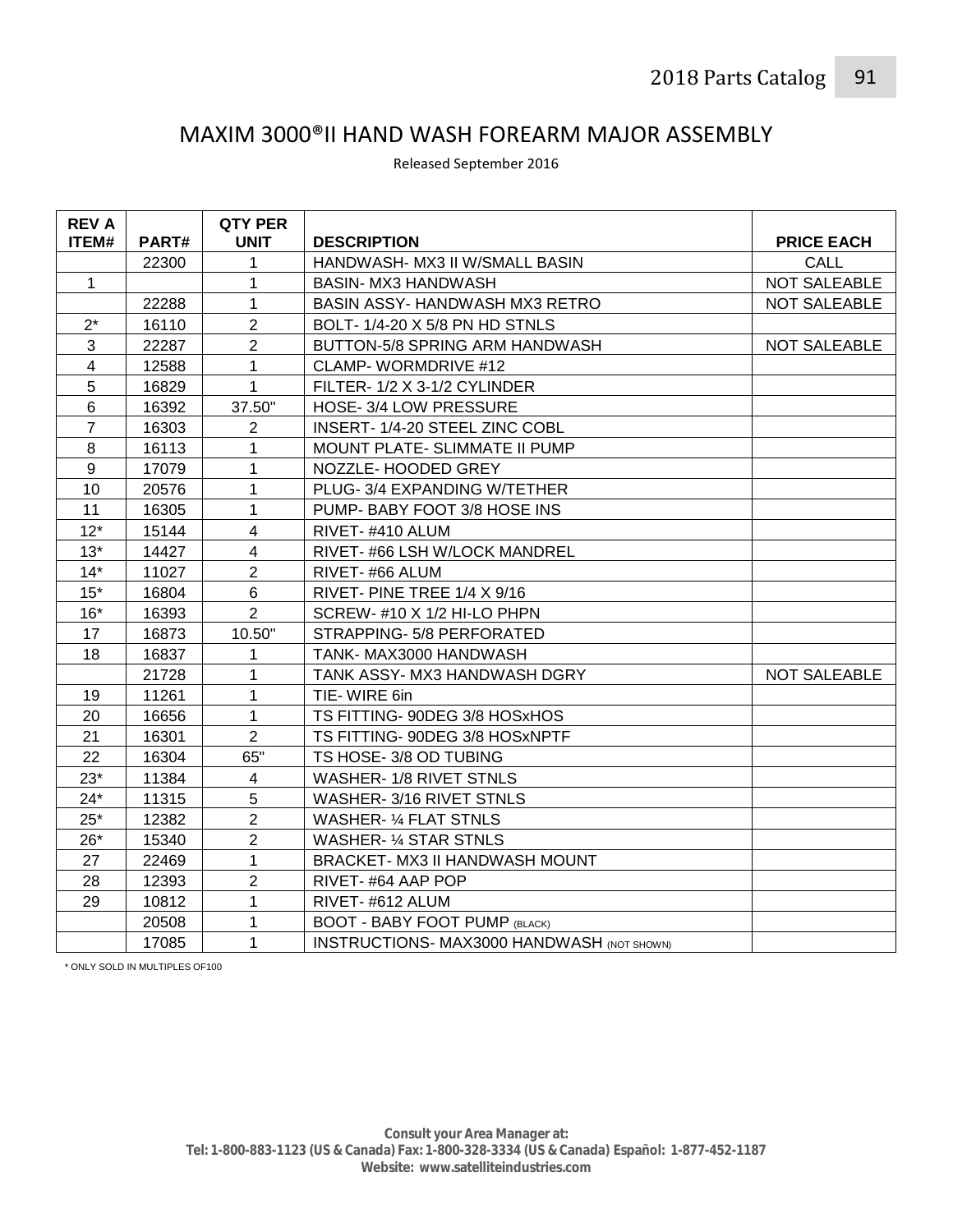

MAXIM 3000® HANDWASH MAJOR ASSEMBLY

Discontinued 2016